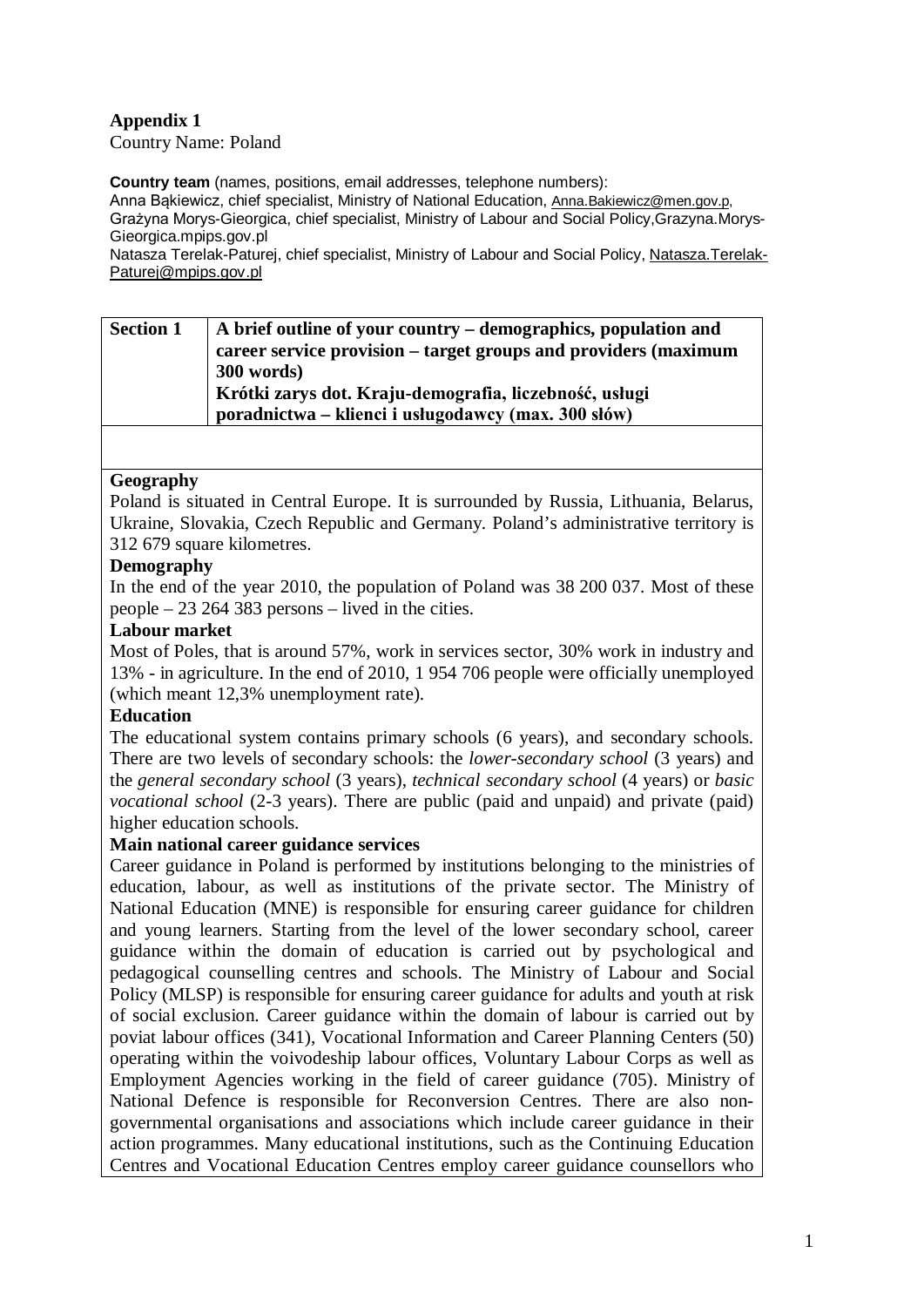help learners to choose the appropriate training course. Vocational counsellors operate also within the Academic Career Centres, which can be found in both, public and private, higher education institutions.

| <b>Section 2</b>                                                                                                                                                                                                                                                                                                                                                                                                                                                                                                                                                                                                                                                                                                                                                                                                                                                                                                                                                                                                                                                                                               | Taking each of the four general symposium themes (see<br>below), describe the two greatest strengths and two greatest<br>weaknesses relating to each theme in your country<br>(maximum 100 words for each strength and weakness;<br>therefore maximum 400 words per theme and maximum<br>1,600 words in this section).                                                                                                                                                                                                                                  |  |  |  |  |
|----------------------------------------------------------------------------------------------------------------------------------------------------------------------------------------------------------------------------------------------------------------------------------------------------------------------------------------------------------------------------------------------------------------------------------------------------------------------------------------------------------------------------------------------------------------------------------------------------------------------------------------------------------------------------------------------------------------------------------------------------------------------------------------------------------------------------------------------------------------------------------------------------------------------------------------------------------------------------------------------------------------------------------------------------------------------------------------------------------------|---------------------------------------------------------------------------------------------------------------------------------------------------------------------------------------------------------------------------------------------------------------------------------------------------------------------------------------------------------------------------------------------------------------------------------------------------------------------------------------------------------------------------------------------------------|--|--|--|--|
| Theme 1: Political, economic and social changes and the changing role of career<br>guidance and career guidance policies                                                                                                                                                                                                                                                                                                                                                                                                                                                                                                                                                                                                                                                                                                                                                                                                                                                                                                                                                                                       |                                                                                                                                                                                                                                                                                                                                                                                                                                                                                                                                                         |  |  |  |  |
|                                                                                                                                                                                                                                                                                                                                                                                                                                                                                                                                                                                                                                                                                                                                                                                                                                                                                                                                                                                                                                                                                                                |                                                                                                                                                                                                                                                                                                                                                                                                                                                                                                                                                         |  |  |  |  |
| Strength 1                                                                                                                                                                                                                                                                                                                                                                                                                                                                                                                                                                                                                                                                                                                                                                                                                                                                                                                                                                                                                                                                                                     | Weakness 1                                                                                                                                                                                                                                                                                                                                                                                                                                                                                                                                              |  |  |  |  |
| Globalisation processes have changed the<br>essence of work, resulting also in a series<br>of changes in the functioning<br>of<br>contemporary organisations<br>and<br>the<br>labour market. Employees are required to<br>be more and more flexible. As a<br>consequence, the demand for career<br>guidance is growing, as it may support<br>people in the career planning process,<br>enabling<br>them<br>thus,<br>achieve<br>to<br>professional success and stay in the<br>market.<br>More and more persons having influence<br>on policy directions acknowledge the<br>need to provide citizens with access to<br>vocational counsellors at every stage of<br>life. Therefore, the amended ordinance on<br>organisation<br>of psychological<br>and<br>pedagogic<br>support in<br>schools<br>and<br>education institutions specifies the tasks<br>of career guidance practitioners<br>and<br>obliges headmasters to appoint teachers<br>responsible for performance of the tasks<br>related to career guidance if no such<br>career guidance practitioner is employed<br>in the given school or institution. | The<br>bodies<br>managing<br>schools<br>and<br>institutions<br>educational<br>are<br>not<br>sufficiently aware of the need to provide<br>pupils and adults who wish to change or<br>supplement their qualifications<br>with<br>support in the form of meetings with a<br>career guidance practitioner.<br>Polish regulations contain no provisions<br>which would oblige school headmasters<br>and directors of education institutions to<br>employ vocational counsellors,<br>which<br>results in only few schools<br>having<br>qualified specialists. |  |  |  |  |
| Strength 2                                                                                                                                                                                                                                                                                                                                                                                                                                                                                                                                                                                                                                                                                                                                                                                                                                                                                                                                                                                                                                                                                                     | Weakness 2                                                                                                                                                                                                                                                                                                                                                                                                                                                                                                                                              |  |  |  |  |
| The Low on employment promotion and                                                                                                                                                                                                                                                                                                                                                                                                                                                                                                                                                                                                                                                                                                                                                                                                                                                                                                                                                                                                                                                                            | Despite the fact that there is a system of                                                                                                                                                                                                                                                                                                                                                                                                                                                                                                              |  |  |  |  |
| labour market institutions includes legal<br>regulations which ensure conditions for<br>development of the career guidance<br>system for adults in Poland.                                                                                                                                                                                                                                                                                                                                                                                                                                                                                                                                                                                                                                                                                                                                                                                                                                                                                                                                                     | career guidance services in place in PES<br>and in other institutions mentioned above,<br>these services are not available for all<br>those who need them.                                                                                                                                                                                                                                                                                                                                                                                              |  |  |  |  |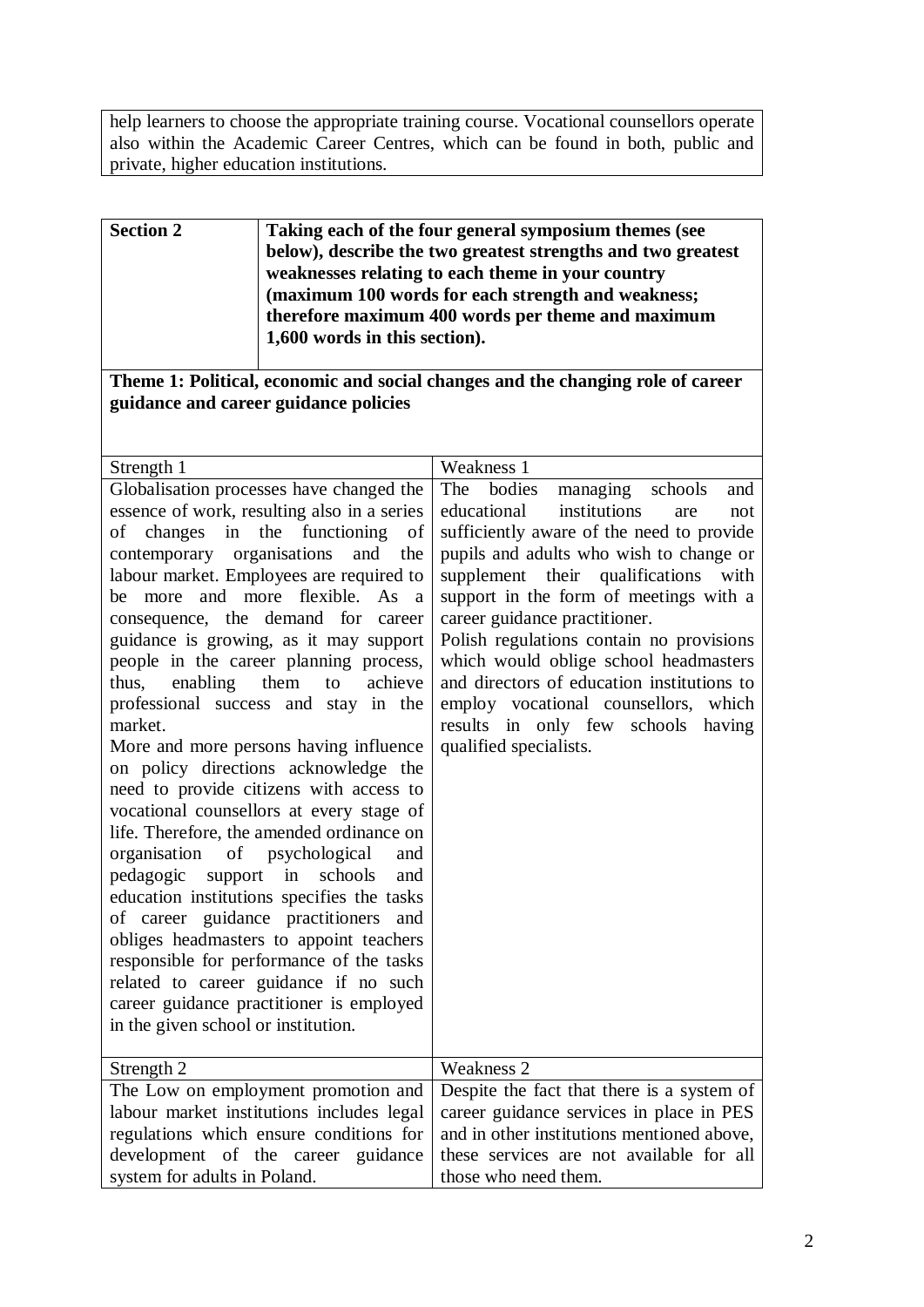| In the recent years many actions were      | The most serious problems with access to    |  |  |  |  |  |
|--------------------------------------------|---------------------------------------------|--|--|--|--|--|
| implemented with the objective of          | such services concern rural areas, as their |  |  |  |  |  |
| improving labour market services,          | inhabitants have to travel a long distance  |  |  |  |  |  |
| including services related to career       | to receive career guidance services in      |  |  |  |  |  |
| guidance and information. The most         | poviat labour offices or in Vocational      |  |  |  |  |  |
| important ones include implementation of   | Information and Career Planning Centers     |  |  |  |  |  |
| standards and conditions for provision of  | (VICPC).                                    |  |  |  |  |  |
| labour market services and a new form of   | The attempts to solve this problem          |  |  |  |  |  |
| support for the unemployed and job         | include, among other things, providing      |  |  |  |  |  |
| seekers, the so-called Individual Action   | remote services of career information and   |  |  |  |  |  |
| Plans (IAPs).                              | guidance by the VICPC.                      |  |  |  |  |  |
| The IAP is the most comprehensive form     | Some institutions, e.g. Voluntary Labour    |  |  |  |  |  |
| of support, covering basic services of the | Corps, make also attempts at providing      |  |  |  |  |  |
| labour market, with the use of labour      | such services in a mobile manner, with      |  |  |  |  |  |
| market instruments. During the last three  | the use of specially equipped buses.        |  |  |  |  |  |
| years, 848 new career guidance             |                                             |  |  |  |  |  |
| practitioners joined PES. At the end of    |                                             |  |  |  |  |  |
| 2010, services related to career guidance  |                                             |  |  |  |  |  |
| and information were provided in labour    |                                             |  |  |  |  |  |
| offices by a total number of 1,786 career  |                                             |  |  |  |  |  |
| guidance practitioners.                    |                                             |  |  |  |  |  |

## **Theme 2: Lifelong guidance policy as a part of integrated human resource development policies – challenges and opportunities**

| Strength 1                                      | Weakness 1                              |  |  |  |  |
|-------------------------------------------------|-----------------------------------------|--|--|--|--|
| The contemporary labour market transfers        | Still no solution has been designed to  |  |  |  |  |
| the responsibility for career success to        | the problem concerning<br>solve         |  |  |  |  |
| citizens, expecting them to be flexible in      | transmitting information on outcomes of |  |  |  |  |
| fulfilling various roles and to easily adapt to | services related to career guidance     |  |  |  |  |
| changes regarding their positions. As a         | provided by various institutions.       |  |  |  |  |
| result, the importance of continuous            |                                         |  |  |  |  |
| education is growing, as well as the need for   | Although there are persons<br>with      |  |  |  |  |
| support in making decisions related to shifts   | professional qualifications of a career |  |  |  |  |
| in one's career plans. Career guidance          | guidance practitioner on the labour     |  |  |  |  |
| becomes life guidance, supporting citizens      | market, schools and institutions do not |  |  |  |  |
| in creative approach to vocational problems     | employ them.                            |  |  |  |  |
| and improving techniques necessary for          |                                         |  |  |  |  |
| overcoming difficulties.                        |                                         |  |  |  |  |
| The ordinance of the Minister of National       |                                         |  |  |  |  |
| Education specifies detailed requirements       |                                         |  |  |  |  |
| concerning qualifications of teachers acting    |                                         |  |  |  |  |
| as career guidance practitioners.               |                                         |  |  |  |  |
| Depending on the school or institution type,    |                                         |  |  |  |  |
| such requirements comprise: completed first     |                                         |  |  |  |  |
| (BA) or second (MA) degree studies in           |                                         |  |  |  |  |
| career guidance or completed first (BA) or      |                                         |  |  |  |  |
| second (MA) degree studies of any kind and      |                                         |  |  |  |  |
| postgraduate studies in career guidance,        |                                         |  |  |  |  |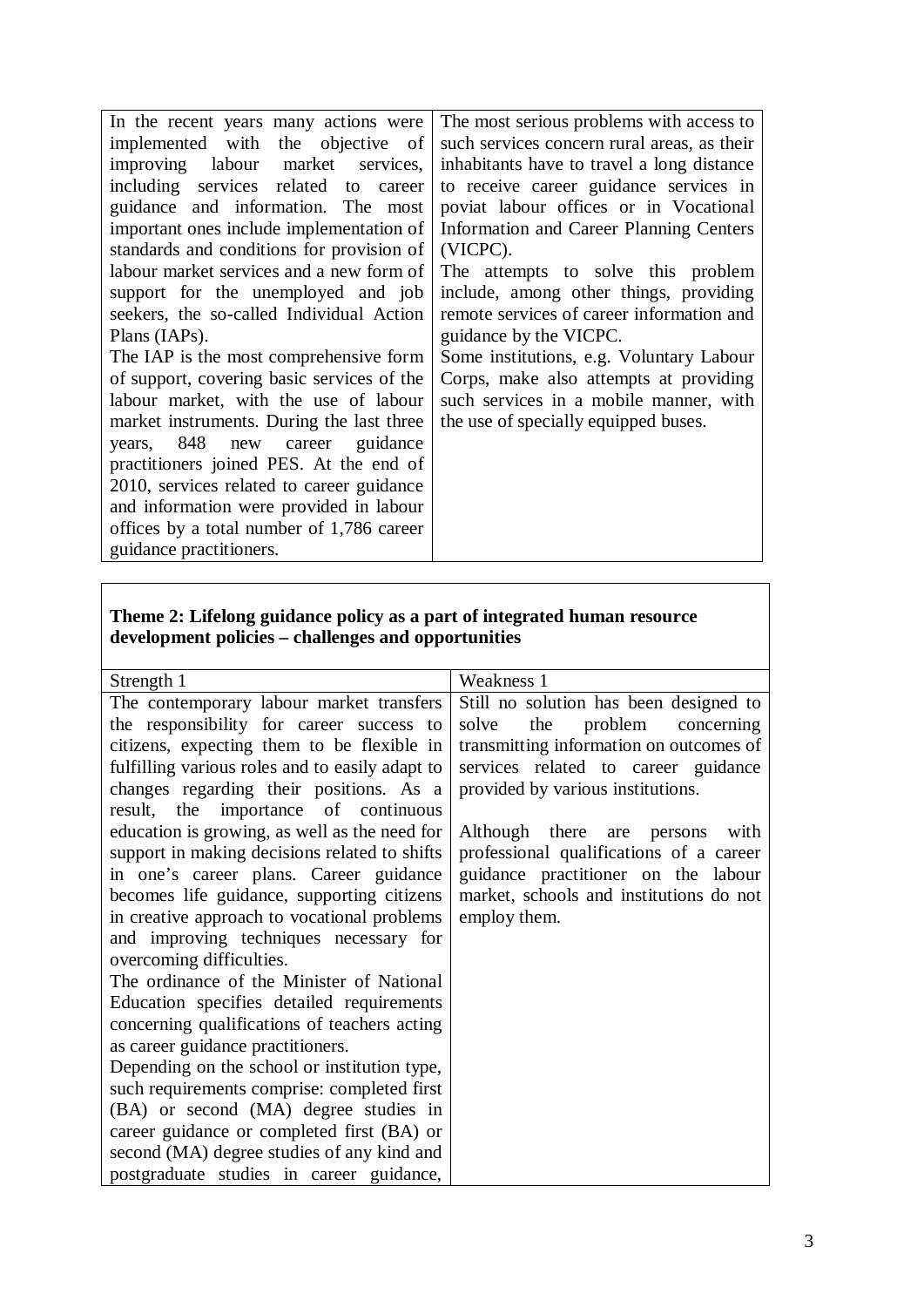| along with pedagogic preparation.                                                                                                                                                                                                                                                                                                                                                                                                                                                                                                                                                                                                                                                                                                                                                                                                                                                                                                                                                                                                                                                                                                                                                                                                                                                                                                                                                                                                                                                                                                                                                                                                                                                        |                                                                                                                                                                                                                                                                                                                                                                                                                                                                                                                                                                                                                                                                                                                                                                                                    |
|------------------------------------------------------------------------------------------------------------------------------------------------------------------------------------------------------------------------------------------------------------------------------------------------------------------------------------------------------------------------------------------------------------------------------------------------------------------------------------------------------------------------------------------------------------------------------------------------------------------------------------------------------------------------------------------------------------------------------------------------------------------------------------------------------------------------------------------------------------------------------------------------------------------------------------------------------------------------------------------------------------------------------------------------------------------------------------------------------------------------------------------------------------------------------------------------------------------------------------------------------------------------------------------------------------------------------------------------------------------------------------------------------------------------------------------------------------------------------------------------------------------------------------------------------------------------------------------------------------------------------------------------------------------------------------------|----------------------------------------------------------------------------------------------------------------------------------------------------------------------------------------------------------------------------------------------------------------------------------------------------------------------------------------------------------------------------------------------------------------------------------------------------------------------------------------------------------------------------------------------------------------------------------------------------------------------------------------------------------------------------------------------------------------------------------------------------------------------------------------------------|
| Strength 2<br>The challenges connected with lifelong<br>career guidance in Poland, as regards the<br>development of human capital, have to take<br>account, among other<br>things,<br>into<br>demographic changes (low population<br>growth rate, decreasing number of persons<br>at the age of occupational activity and the<br>process of population ageing). Therefore, it<br>is necessary to modernise the labour market<br>and apply tools which would adapt the<br>society and economy to the changed<br>demographic environment. The National<br>Reform Programme under the strategy<br>Europe 2020 provides for enhanced<br>cooperation between public and non-public<br>institutions operating in the<br>area of<br>employment as well as social support and<br>integration. In 2007, upon the initiative of<br>the Ministry of Labour and Social Policy, a<br>Discussion Platform for Lifelong Career<br>Guidance was launched, in order to<br>establish contacts<br>between<br>entities<br>responsible for development of career<br>guidance in Poland at the central,<br>voivodeship and local level,<br>and to<br>encourage their cooperation. Such activities<br>constitute an important element of the state<br>policy. Building cooperation between<br>government<br>and<br>self-government<br>institutions, non-governmental organisations,<br>local business entities and members of the<br>local community undoubtedly contributes to<br>the improved situation on the local labour<br>market and, thus, to improvement of the<br>situation on the labour market country-wide,<br>as well as to the increased accessibility and<br>quality of labour market services. | Weakness 2<br>There are no tested ways and methods<br>for examining efficiency of services<br>related to career guidance.<br>No monitoring research is conducted in<br>this regard, either. The basic source of<br>information on the activity of career<br>guidance practitioners in relation to<br>customers of labour offices are the<br>statistics on the performed services.<br>Four years after the launch of the<br>Discussion Platform for Lifelong Career<br>Guidance<br>the<br>attempts to activate<br>academic and research institutions and<br>encourage them to take up joined<br>actions have still brought no effects.<br>While implementing its projects, the<br>Ministry of Labour and Social Policy<br>cooperates only with individual persons<br>from the academic environment. |
| Theme 3: The changing world and the changing role of career guidance – skills<br>$\mathbf{r}_{\alpha\alpha}$ for $\mathbf{R}$ , $\mathbf{r}_{\alpha}$                                                                                                                                                                                                                                                                                                                                                                                                                                                                                                                                                                                                                                                                                                                                                                                                                                                                                                                                                                                                                                                                                                                                                                                                                                                                                                                                                                                                                                                                                                                                    |                                                                                                                                                                                                                                                                                                                                                                                                                                                                                                                                                                                                                                                                                                                                                                                                    |

| and competencies for lifelong guidance practitioners                               |                                                                                 |  |  |  |
|------------------------------------------------------------------------------------|---------------------------------------------------------------------------------|--|--|--|
| Strength 1                                                                         | Weakness 1                                                                      |  |  |  |
| Contemporary                                                                       | career guidance Dynamic changes connected with the                              |  |  |  |
| practitioners should have comprehensive opportunities offered by modern            |                                                                                 |  |  |  |
|                                                                                    | professional competencies guaranteeing technologies and no possibility of       |  |  |  |
| appropriate quality of the services they   purchasing modern equipment for schools |                                                                                 |  |  |  |
|                                                                                    | provide and should demonstrate and institutions limit the capacity of           |  |  |  |
|                                                                                    | motivation, personal involvement and career guidance practitioners to reach all |  |  |  |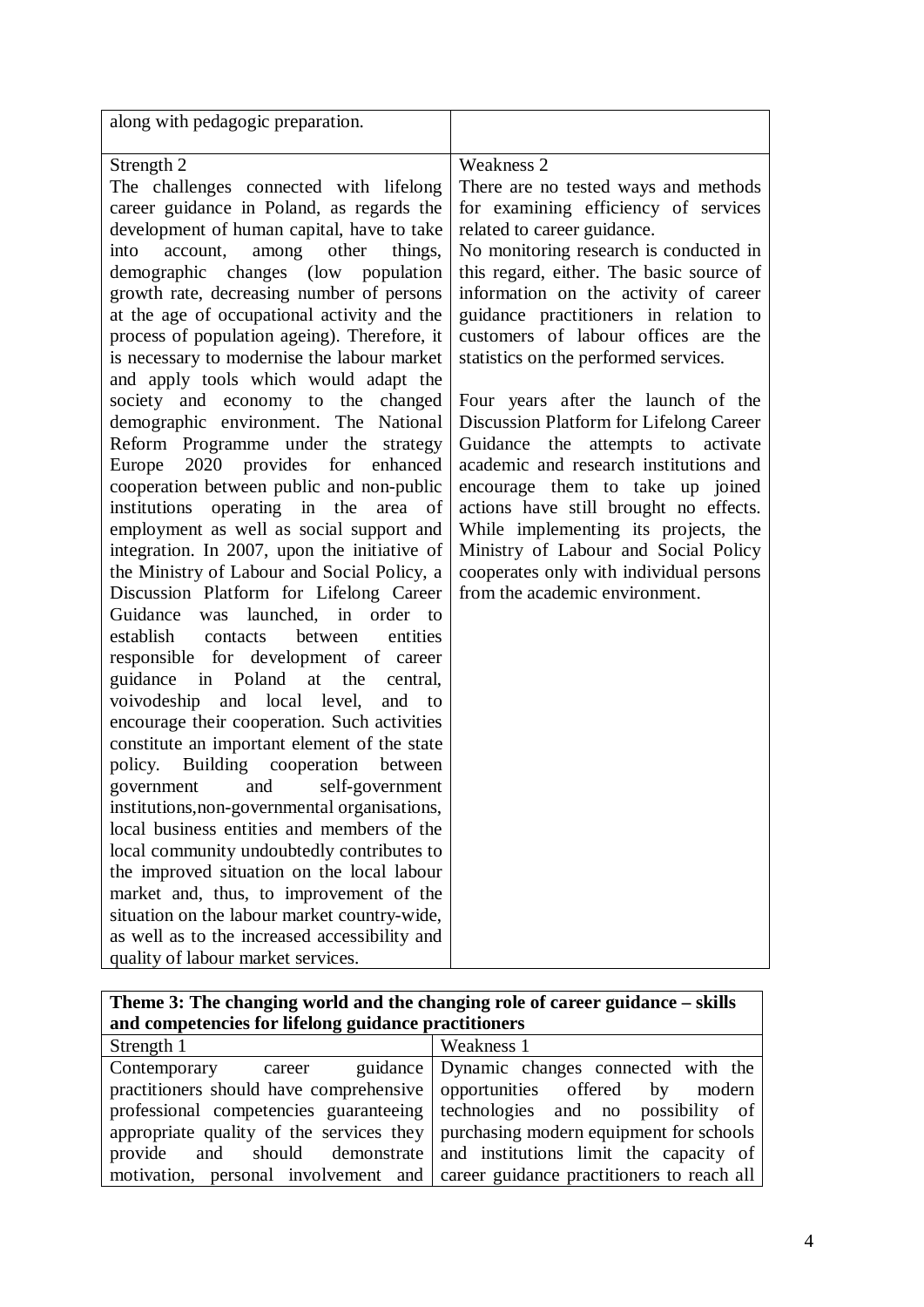| active approach to their tasks under the<br>guidance process. The education systems<br>offers career guidance practitioners and<br>teachers performing such tasks trainings<br>and materials connected with the changes<br>in organisation of the school career<br>guidance<br>system,<br>enabling<br>them<br>performance of the assigned tasks in a<br>proper manner.<br>Strength 2                                                                                                                                                                                                                                                                                                                                                                                                                                                                                                                                                                                                                                                                                                                                                                                                                                                                                                                                                                                                                         | potential groups of services' recipients.<br>Weakness 2                                                                                                                                                                                                                                                                                                                                                                                                                                                                                      |
|--------------------------------------------------------------------------------------------------------------------------------------------------------------------------------------------------------------------------------------------------------------------------------------------------------------------------------------------------------------------------------------------------------------------------------------------------------------------------------------------------------------------------------------------------------------------------------------------------------------------------------------------------------------------------------------------------------------------------------------------------------------------------------------------------------------------------------------------------------------------------------------------------------------------------------------------------------------------------------------------------------------------------------------------------------------------------------------------------------------------------------------------------------------------------------------------------------------------------------------------------------------------------------------------------------------------------------------------------------------------------------------------------------------|----------------------------------------------------------------------------------------------------------------------------------------------------------------------------------------------------------------------------------------------------------------------------------------------------------------------------------------------------------------------------------------------------------------------------------------------------------------------------------------------------------------------------------------------|
| In the public employment services the<br>profession of<br>a career guidance                                                                                                                                                                                                                                                                                                                                                                                                                                                                                                                                                                                                                                                                                                                                                                                                                                                                                                                                                                                                                                                                                                                                                                                                                                                                                                                                  | within the<br>In Poland,<br>ministry of<br>education or the ministry of labour there                                                                                                                                                                                                                                                                                                                                                                                                                                                         |
| practitioner is a regulated profession. The<br>Low on employment promotion and<br>labour market institutions of 20 April<br>2004 determines the<br>basis for the<br>functioning of this professional group,<br>conditions of performing the profession<br>a career guidance practitioner,<br>of<br>requirements concerning the level of<br>education and qualifications as well as<br>the necessary period of service. Pursuant<br>to the Act, career guidance practitioners<br>employed at labour offices are obliged to<br>hold a professional licence, granted by a<br>voivode. The Ministry of Labour initiates<br>training projects addressed to PES<br>employees. At present, two projects are<br>being implemented: Module trainings for<br>employees of labour market institutions<br>implementing labour market services and<br>programmes for professional activation.<br>Under this programme in the period<br>2008-2010,<br>593<br>career<br>guidance<br>practitioners completed training.<br>The<br>project is titled: <i>E-learning</i><br>second<br>training for employees of labour market<br>based<br>institutions,<br>module<br>$\mathfrak{O}n$<br>programmes prepared under the SOP<br>HRD. This project envisages preparation<br>of didactic materials for 20 module<br>training programmes and courses for 100<br>trainers in order to prepare them to<br>conduct e-learning trainings. | legal provisions concerning<br>are<br>no<br>supervision and intervision for career<br>guidance practitioners. Career guidance<br>practitioners working in the labour area<br>underline the need for professional<br>training, for example in the area of<br>supervision,<br>in<br>which<br>particularly<br>beginner career guidance practitioners are<br>interested. In view of introduction of<br>guidance services,<br>remote<br>career<br>guidance practitioners should develop<br>skills connected with performance of<br>such services. |

| Theme 4: Evidence-based practice; evidence-based policies |            |  |  |
|-----------------------------------------------------------|------------|--|--|
| Strength 1                                                | Weakness 1 |  |  |
| In the school year 2010/2011 organisation                 |            |  |  |
| of the Career Planning and Management                     |            |  |  |
| Olympiad was initiated. The main purpose                  |            |  |  |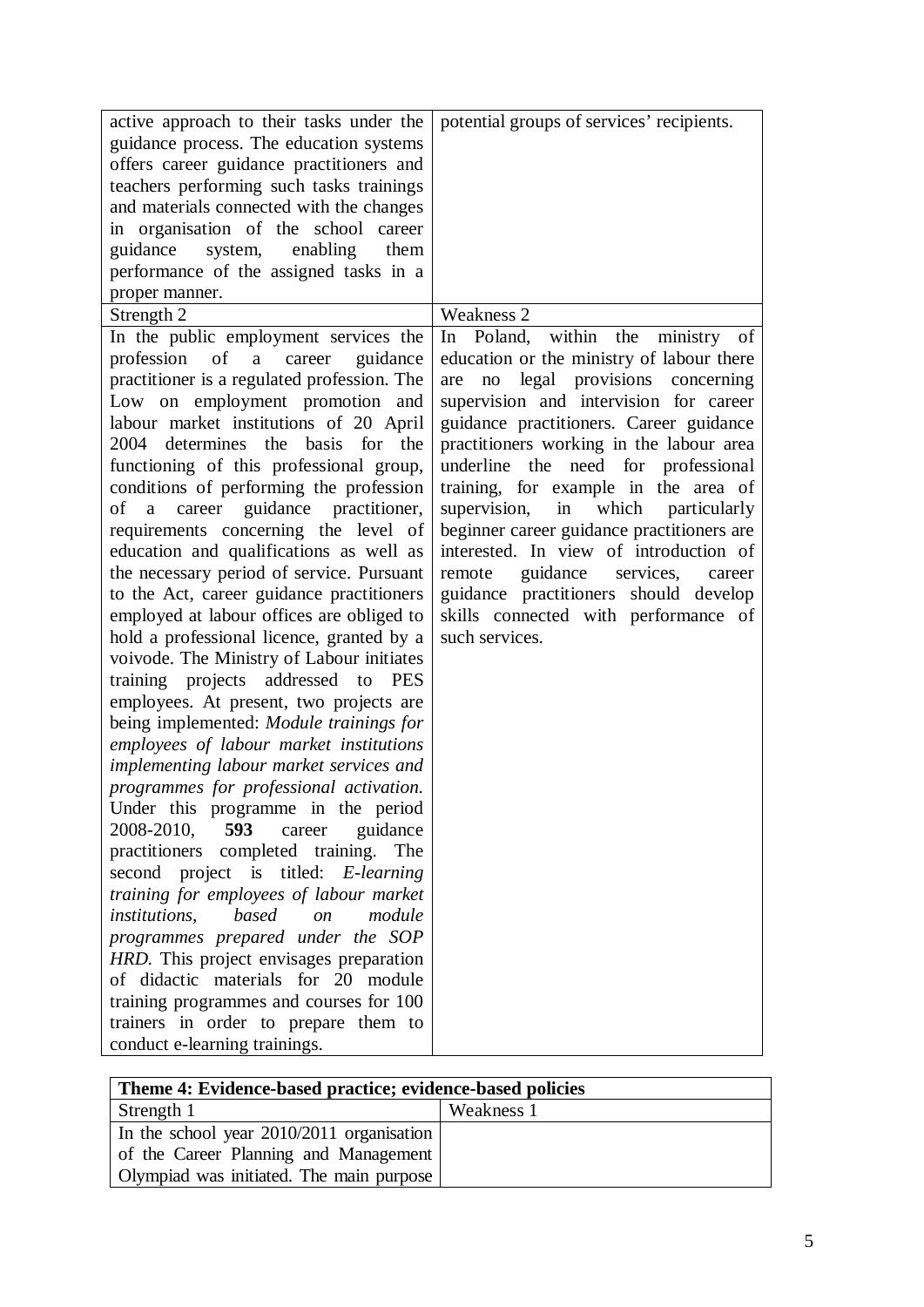| of the Olympiad is to raise the level of<br>knowledge and skills related to career<br>planning and management and to underline<br>the role of career guidance in the process of<br>choosing career and educational paths.<br>Under the<br>long-term<br>objective,<br>the<br>competition is to develop knowledge and<br>skills among pupils and teachers as regards<br>the necessity of making conscious career<br>decisions as well as conscious career<br>planning and management. The Olympiad<br>contributes to development of knowledge in<br>this area also among teachers.<br>Strength 2 | <b>Weakness 2</b>                                                                |
|------------------------------------------------------------------------------------------------------------------------------------------------------------------------------------------------------------------------------------------------------------------------------------------------------------------------------------------------------------------------------------------------------------------------------------------------------------------------------------------------------------------------------------------------------------------------------------------------|----------------------------------------------------------------------------------|
| Partnerships at the regional level have                                                                                                                                                                                                                                                                                                                                                                                                                                                                                                                                                        | Poland still struggles with the problems                                         |
| been being created for several years now                                                                                                                                                                                                                                                                                                                                                                                                                                                                                                                                                       | related to the need for continuous update                                        |
| in Poland, aimed at integration<br>of                                                                                                                                                                                                                                                                                                                                                                                                                                                                                                                                                          | of career information due to the fact that                                       |
| institutions involved in development and                                                                                                                                                                                                                                                                                                                                                                                                                                                                                                                                                       | information connected with the labour                                            |
| promotion of career guidance in the given                                                                                                                                                                                                                                                                                                                                                                                                                                                                                                                                                      | and education market becomes obsolete                                            |
| voivodeship. The partnerships provide for                                                                                                                                                                                                                                                                                                                                                                                                                                                                                                                                                      | very fast. There is no separate institution                                      |
| cooperation of labour<br>market<br>and                                                                                                                                                                                                                                                                                                                                                                                                                                                                                                                                                         | in the country, which would prepare such                                         |
| educational institutions which implement                                                                                                                                                                                                                                                                                                                                                                                                                                                                                                                                                       | information, therefore such tasks are                                            |
| common projects for increasing the<br>quality and efficiency of career guidance.                                                                                                                                                                                                                                                                                                                                                                                                                                                                                                               | fulfilled by the Ministry of Labour and<br>Social Policy and by the institutions |
| The scope of their cooperation includes                                                                                                                                                                                                                                                                                                                                                                                                                                                                                                                                                        | under the Ministry of National Education,                                        |
| development<br>such<br>of<br>areas<br>as                                                                                                                                                                                                                                                                                                                                                                                                                                                                                                                                                       | among others.                                                                    |
| methodology used in career guidance,                                                                                                                                                                                                                                                                                                                                                                                                                                                                                                                                                           | Vocational counsellors employed in units                                         |
| organising<br>trainings<br>for<br>persons                                                                                                                                                                                                                                                                                                                                                                                                                                                                                                                                                      | providing counseling services also update                                        |
| performing<br>guidance<br>career<br>and                                                                                                                                                                                                                                                                                                                                                                                                                                                                                                                                                        | the vocational information.                                                      |
| information<br>services,<br>well<br><b>as</b><br>as                                                                                                                                                                                                                                                                                                                                                                                                                                                                                                                                            |                                                                                  |
| guidance<br>promoting<br>and<br>diagnostic                                                                                                                                                                                                                                                                                                                                                                                                                                                                                                                                                     |                                                                                  |
| activities<br>among<br>employers.<br>In                                                                                                                                                                                                                                                                                                                                                                                                                                                                                                                                                        |                                                                                  |
| of these<br>implementation<br>tasks<br>the                                                                                                                                                                                                                                                                                                                                                                                                                                                                                                                                                     |                                                                                  |
| working teams receive expert support                                                                                                                                                                                                                                                                                                                                                                                                                                                                                                                                                           |                                                                                  |
| from research workers.                                                                                                                                                                                                                                                                                                                                                                                                                                                                                                                                                                         |                                                                                  |
|                                                                                                                                                                                                                                                                                                                                                                                                                                                                                                                                                                                                |                                                                                  |

| <b>Section 3</b>                                   | Looking at the themes, prioritise them according to the most         |          |                             |   |  |  |
|----------------------------------------------------|----------------------------------------------------------------------|----------|-----------------------------|---|--|--|
|                                                    | important ones for your country team to explore further and learn    |          |                             |   |  |  |
|                                                    | about at the symposium. $(1 = most important - 4 = least important)$ |          |                             |   |  |  |
| Political, economic and social changes<br>Priority |                                                                      |          |                             |   |  |  |
| and the changing role of career guidance           |                                                                      |          |                             | 3 |  |  |
|                                                    | and career guidance policies                                         |          |                             |   |  |  |
|                                                    | Lifelong guidance policy as a part of                                | Priority |                             |   |  |  |
| integrated human resource development              |                                                                      |          | $\mathcal{D}_{\mathcal{L}}$ | 3 |  |  |
| policies – challenges and opportunities            |                                                                      |          |                             |   |  |  |
| The changing world and the changing                |                                                                      |          | Priority                    |   |  |  |
|                                                    | role of career guidance – skills and                                 |          | $\mathcal{D}$               | 3 |  |  |
|                                                    | competencies for lifelong guidance                                   |          |                             |   |  |  |
|                                                    | practitioners                                                        |          |                             |   |  |  |
| Evidence-based practice; evidence-based            |                                                                      |          | Priority                    |   |  |  |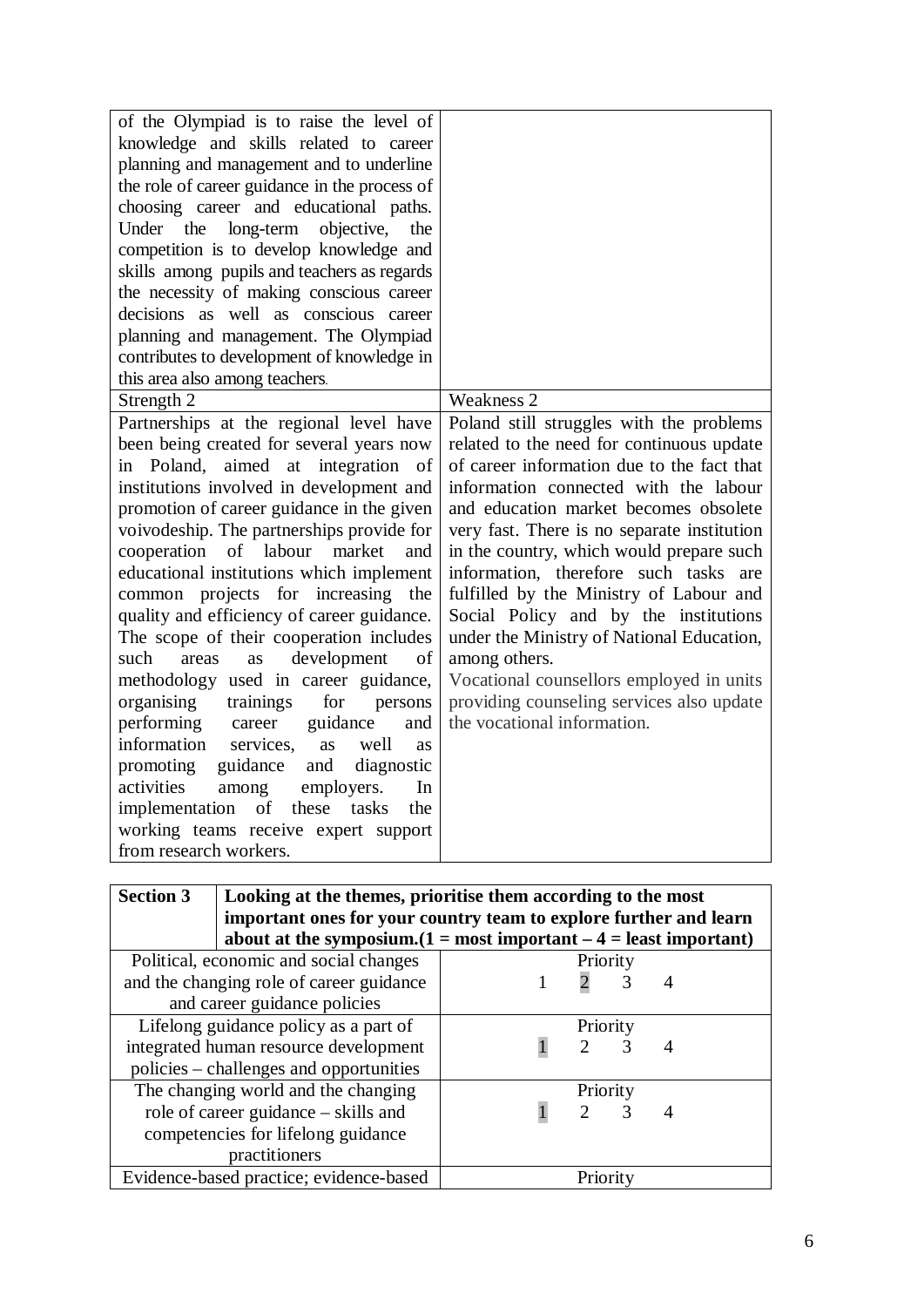|                           | policies                                                                                                                                                                        | 2 | 3 | 4 |
|---------------------------|---------------------------------------------------------------------------------------------------------------------------------------------------------------------------------|---|---|---|
| <b>Section 4</b>          | Thinking about the themes, describe up to three high-level key                                                                                                                  |   |   |   |
|                           | public policy and/or practice initiatives currently being advanced                                                                                                              |   |   |   |
|                           | or considered in your country (write no more than 100 words on<br>each). If it is possible, please say to which of the themes each                                              |   |   |   |
|                           | initiative is most closely linked.                                                                                                                                              |   |   |   |
|                           | High-level key public policy/practice initiative 1                                                                                                                              |   |   |   |
|                           | The Ministry of National Education has taken measures to strengthen career guidance                                                                                             |   |   |   |
|                           | services under the modernisation programme for continuous and vocational education.                                                                                             |   |   |   |
|                           | Since 2009 the National Centre for Supporting Vocational and Continuing Education                                                                                               |   |   |   |
|                           | has been implementing a system project titled: "Development of the career guidance                                                                                              |   |   |   |
|                           | model, internet-based education and career information system". The project aims at                                                                                             |   |   |   |
|                           | development and pilot implementation of the career guidance model which would                                                                                                   |   |   |   |
|                           | provide access to guidance services for pupils, and widen access to reliable education                                                                                          |   |   |   |
|                           | and career information for students, parents, teachers and career guidance                                                                                                      |   |   |   |
|                           | practitioners, by establishing the Internet Education and Career Information System                                                                                             |   |   |   |
|                           | acting as a web portal with information which could be accessed at the central,                                                                                                 |   |   |   |
| regional and local level. |                                                                                                                                                                                 |   |   |   |
|                           | Linked most closely to Theme 1                                                                                                                                                  |   |   |   |
|                           | High-level key public policy/practice initiative 2                                                                                                                              |   |   |   |
|                           | The Ministry of National Education, with the use of structural funds, is implementing                                                                                           |   |   |   |
|                           | the following projects related to designing diagnostic tools and methodological                                                                                                 |   |   |   |
|                           | materials supporting the process of recognising pupils' vocational predispositions and                                                                                          |   |   |   |
|                           | interests. "Vademecum Talent" – an integrated assessment of pupils' vocational<br>predispositions and interests, "Get to know your interests and the world of vocational        |   |   |   |
|                           | education", "Recognising predispositions and interests as a guarantee for life                                                                                                  |   |   |   |
|                           | success", "DIAPREZAMUS - a diagnostic and methodological package supporting                                                                                                     |   |   |   |
|                           | process of vocational orientation of children and youth", "Methodological support for                                                                                           |   |   |   |
|                           | the process of recognising vocational predispositions of pupils", "Labyrinth of                                                                                                 |   |   |   |
|                           | professions – non-verbal tests of vocational predispositions and interests for pupils,                                                                                          |   |   |   |
|                           | with multimedia resources of career information", "TalentGame – methodology and                                                                                                 |   |   |   |
|                           | tools for diagnosing occupational predispositions and interests of pupils", "Design                                                                                             |   |   |   |
|                           | and dissemination of a coherent package of diagnostic tools and didactic materials for                                                                                          |   |   |   |
|                           | recognising vocational predispositions and interests of pupils", "Questionnaire on                                                                                              |   |   |   |
|                           | Occupational Interests for Youth - MŁOKOZZ".                                                                                                                                    |   |   |   |
|                           | Linked most closely to Theme 3                                                                                                                                                  |   |   |   |
|                           | High-level key public policy/practice initiative 3                                                                                                                              |   |   |   |
|                           | One of the most important actions undertaken by the Ministry of Labour and Social                                                                                               |   |   |   |
|                           | Policy in the recent years and having impact on the development of labour market                                                                                                |   |   |   |
|                           | services, including career guidance, was implementation of the ordinance on                                                                                                     |   |   |   |
|                           | standards and conditions for provision of labour market services. The list below                                                                                                |   |   |   |
|                           | includes the basic assumptions of this legal act: basic labour market services should                                                                                           |   |   |   |
|                           | be performed and documented by public employment services in a uniform manner                                                                                                   |   |   |   |
|                           | country-wide; there should be specified conditions of cooperation among employees                                                                                               |   |   |   |
|                           | of labour offices in relation to provision of services to customers, as well as specified<br>conditions of cooperation between career guidance practitioners from poviat labour |   |   |   |
|                           | offices and from the Vocational Information and Career Planning Centres; there                                                                                                  |   |   |   |
|                           | should be specified deadlines for undertaking by the labour offices particular actions                                                                                          |   |   |   |
|                           | as regards specific services of the labour market and specified technical conditions                                                                                            |   |   |   |
|                           |                                                                                                                                                                                 |   |   |   |